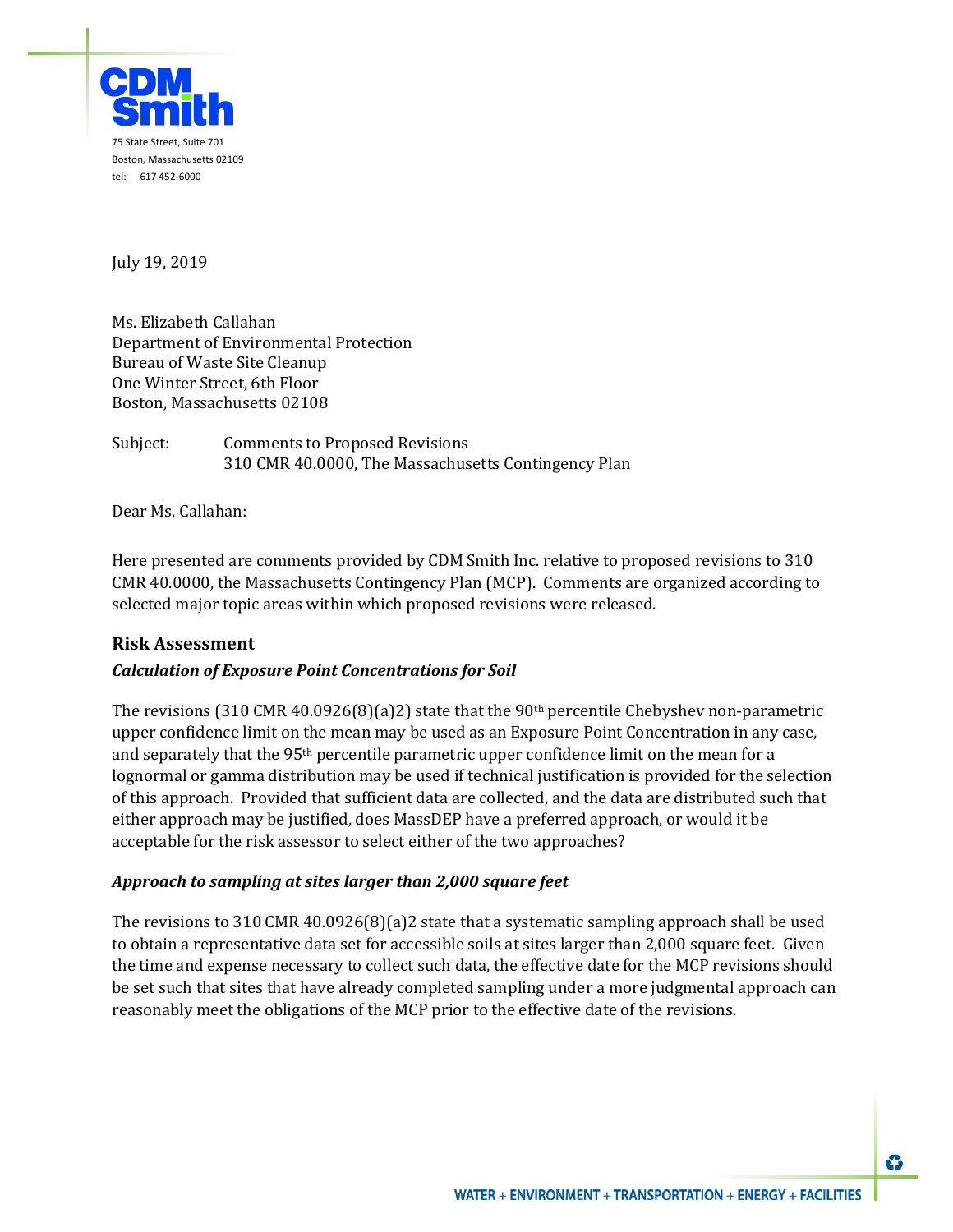

Ms. Elizabeth Callahan July 19, 2019 Page 2

# **PFAS**

## *RCs/Method 1 Standards in Soil*

The Reportable Concentrations and MCP Method 1 Standards for Per- and Polyfluoroalkyl Substances (PFAS) in soil are very low, particularly the reporting category RCS-1 criteria of 0.0002 mg/kg. The concern with such a low RCS-1 is that due to the ubiquitous nature of PFAS, numerous sites will be added under the MCP that may not be from a true "release" of PFAS compounds. In addition, because the Method 1 S-1 Soil Standards are so low, cleanup of these sites may not be technically and/or financially feasible, resulting in numerous sites with either Temporary Solutions or Activity and Use Limitations.

The University of Vermont and Sanborn, Head and Associates have conducted a study of background soil concentrations within the state of Vermont. Numerous samples collected as part of this study exceeded the proposed RCS-1 standards for the individual PFAS constituents. These samples were collected in state/municipal parks, forests, greens, and building or school lawns and therefore are not indicative of a release. If the proposed MCP standards were used on these properties a significant portion would be considered regulated.

We would request that MassDEP consider the ubiquitous nature of these compounds and consider "background" concentrations in the development of these standards. It is suggested that higher RCS-1 criteria be used to ensure that true "releases" of PFAS are being regulated.

## *RCs/Method 1 Standards in Groundwater*

Six PFAS have been added to the Method 1 Standards list – PFDA, PFHpA, PFHxS, PFOA, PFOS, and PFNA. MassDEP should develop compound-specific standards for each compound of concern and not combine them in an additive approach because their respective health effects and treatability may be different and contain a level of uncertainty. Per MassDEP's note to reviewers, there is "the dearth of toxicity, epidemiology, and pharmacokinetic data on PFHpA and PFDA." New Hampshire Department of Environmental Services (NHDES) recently released their final proposed Maximum Contaminant Level (MCL) values, which included different levels for each of the four individual compounds, PFOA, PFOS, PFNA, and PFHxS. Many other states have followed a similar approach as NHDES. New Jersey proposed and adopted the country's first individual PFAS MCLs for PFNA, PFOA, and PFOS; Michigan and New York proposed MCLs for regulating PFOA and PFOS individually; Minnesota has individual health risk values for PFOA, PFOS, and PFHxS; and California enforces individual notification levels for PFOA and PFOS only.

A combined sum standard for the proposed six compounds, which are commonly detected together in groundwater, may show an exceedance of the standard even though individually the compounds may be close to the minimum reporting limits. For example, if the samples were to detect 4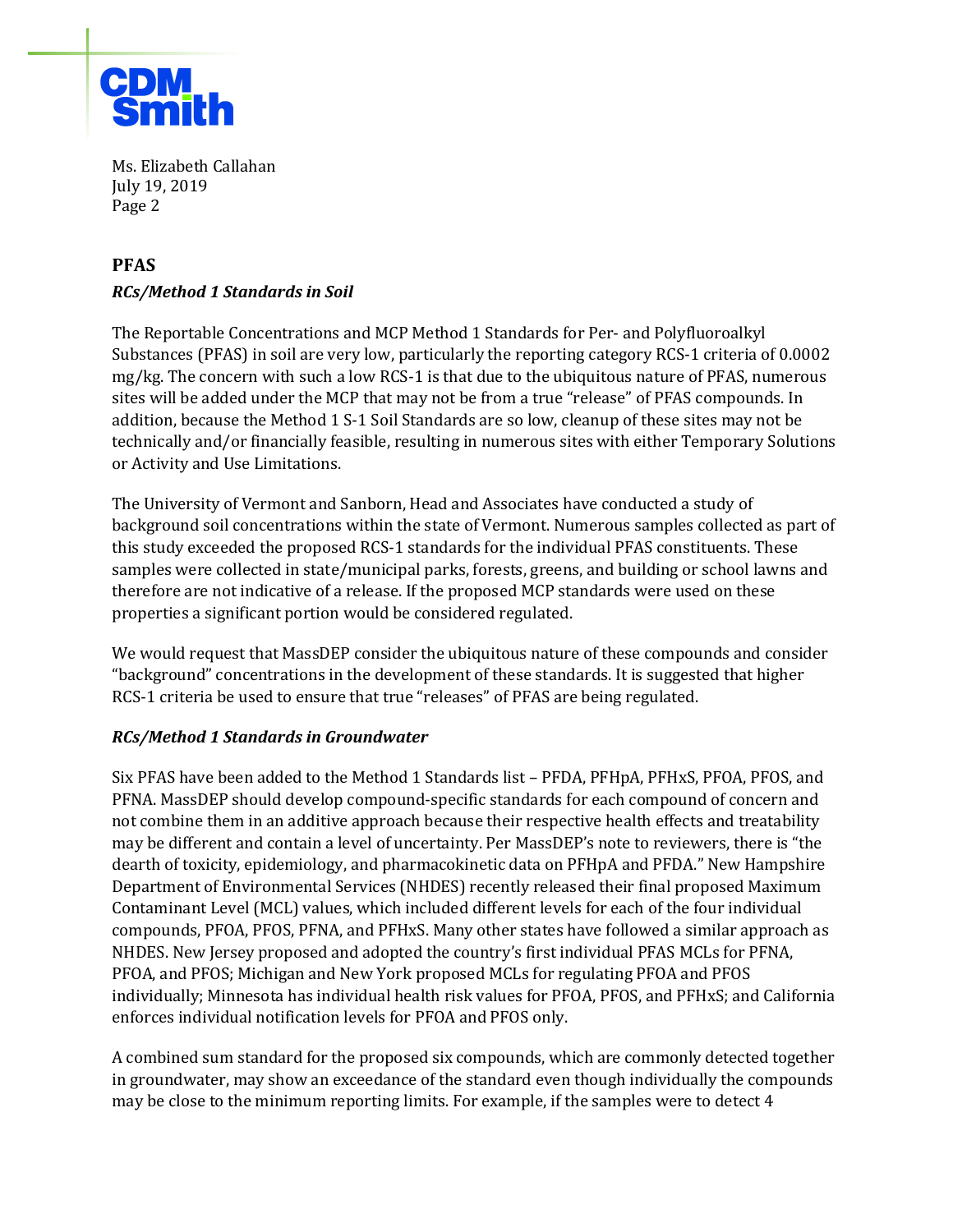

Ms. Elizabeth Callahan July 19, 2019 Page 3

compounds at 5 parts per trillion (ppt) each, the 20 ppt standard would be exceeded. Importantly, the Association of State Drinking Water Administrators (ASDWA)'s PFAS Lab Testing Primer guidance document, published in October 2018, recommends laboratory analytical methods with reporting limits of at least 2-4 ppt despite that many commercial labs offer reporting limits of less than 1 ppt. It should be noted that advances in analytical technologies have allowed detections of PFAS at lower and lower levels, but detections at low levels (e.g. in ppt), do not always correlate to health impacts. Robust toxicological studies that investigate the health effects of individual compounds at low levels and the difference in the way animals (e.g. mice) and humans react to chemical influence should serve as the basis for setting a standard that may serve as a foundation for drinking water MCL.

Extensive research is currently being conducted throughout the US and in other countries. More research could support higher standards, such as those developed in Canada, the European Union, or other states. If Massachusetts established standards too hastily and too conservatively, it may be difficult to raise those standards in the future. Several states have initiated efforts to adopt very stringent standards, but other states, the United States Environmental Protection Agency (EPA), and international organizations are beginning to share more research and work collaboratively to identify more consistent and appropriate standards. MassDEP should consider adopting higher interim standards and participating in those collective efforts.

There is currently only one approved EPA analytical method for certain PFAS compounds, and that is for drinking water, Method 537.1. Laboratories have modified that method for non-drinking water uses, but the analytical results vary from lab to lab and constituent to constituent. EPA has announced that it will seek comment on a third method this fall that many experts are more encouraged by, but that method may not be finalized for another year or more.

## *Potential Implications to Public Water Supplies*

MassDEP has not conducted a required state-wide sampling program from all public water suppliers or a background PFAS study in groundwater. Similar to the soil criteria, potential for background supply and potable water and groundwater concentrations to be above established standards is likely and may require many more municipalities to install treatment than one may expect. Furthermore, the combined-regulatory approach also ignores the complexities of selecting, implementing and operating the appropriate and affordable PFAS treatment solutions. There is no one-size-fits-all solution. Depending on several site-specific factors, such as the levels and types of PFAS present in water, general water quality, and existing treatment processes, treatment technologies may show different removal effectiveness depending on several factors, such as the carbon chain length and attached functional group. Targeted removal of each PFAS of concern down to an individual level that incorporates both sufficient protection of human health and